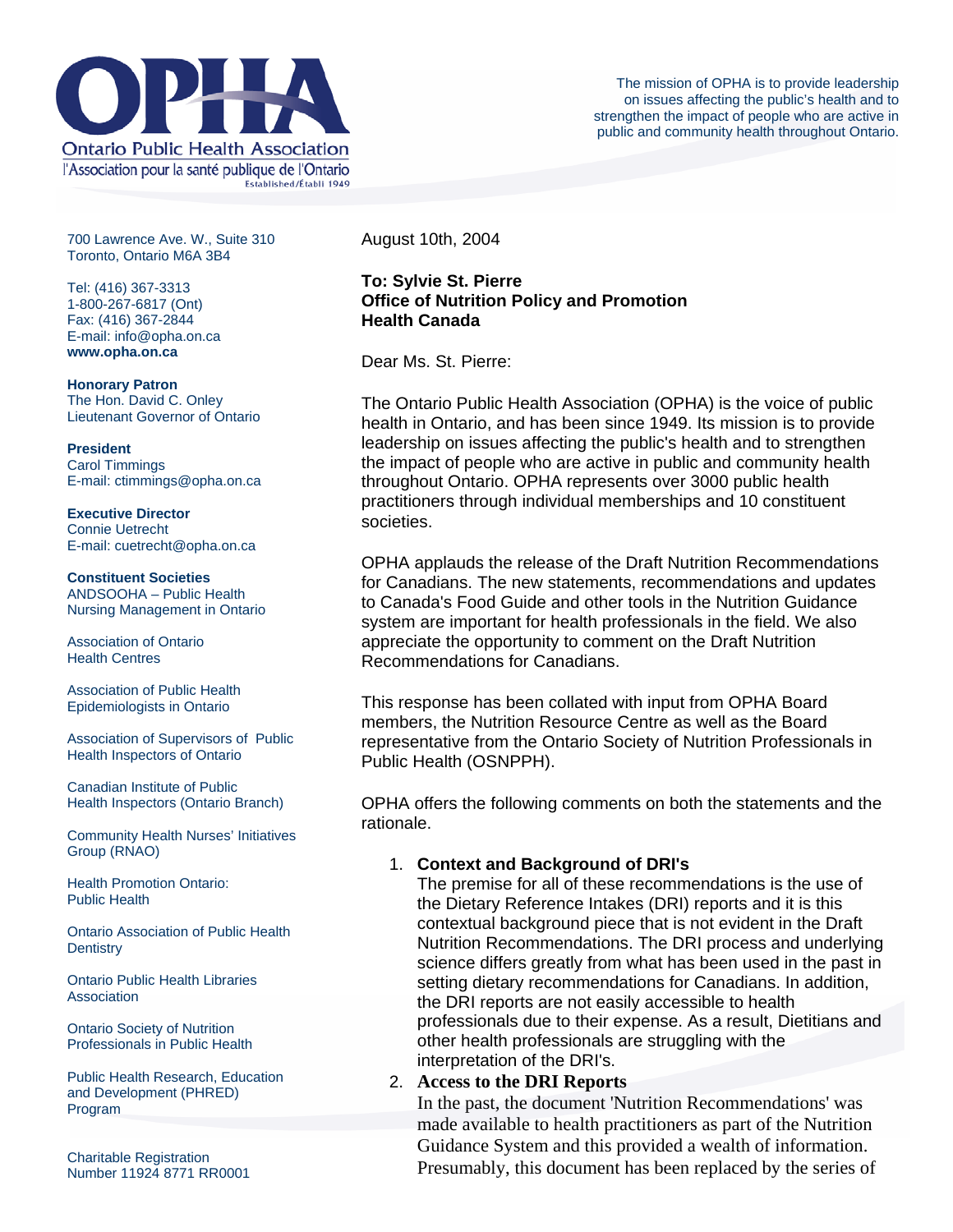1. publications that make up the DRIs. However, these publications are not easily accessible due to cost and are also quite complex to read and understand. The online version of these publications is also not very accessible, since each page must be printed individually.

## 2. **Focus on Individuals vs. Populations**

The focus of these draft recommendations appears to be on the individual, with no acknowledgement of the new paradigm that included reference values for populations. Therefore, the Draft Nutrition Recommendations are not applicable to public health for assessing the nutritional status of populations and sub-populations. Furthermore, the lack of acknowledgement of the underlying population health paradigm will further confuse practitioners with respect to the application of the DRI's.

# 3. **Supplementation**

The additional information around nutrients for which supplementation is now recommended, the identification of the population of concern and the recommended supplemental dose, given in the rationale, is very helpful, but not offered consistently.

#### 4. **Protein**

In the draft recommendations protein is lumped in with Essential Nutrients. This is confusing when the other two energy-yielding nutrients are discussed in separate sections. There is no explanation as to why protein is presented in this way.

# 5. **Energy**

In the rationale for the Draft Energy Recommendations section, the terminology of 'normal' weight or 'normal range' is used but it is not explained nor is there a reference offered.

Specific recommendations related to many of the issues outlined above are contained in the attached notes.

OPHA appreciates the opportunity to comment on these draft nutrition recommendations, and hopes that Health Canada will roll out the Nutrition Guidance System updates in a coordinated manner; including an education component that will provide direction on how Canada's culturally diverse population will apply these recommendations.

Sincerely,

Dr. Peter Wiebe President, OPHA

# **Ontario Public Health Association's Response to Health Canada on Draft Nutrition Recommendations for Canadians August 10th, 2004**

Specific Recommendations

## **1. Recommendation Re: Context and Background of DRI's**

It would be helpful to have a very clear statement from Health Canada to support and endorse the DRI's. Health Canada also needs to provide more information to health professionals about interpretation and communication of the DRI's.

## **2. Recommendation Re: Access to the DRI Reports**

In the Draft Recommendations, it would be helpful for health professionals to have a summary explanation and background, presented in a consistent manner, under each specific nutrient, similar to the presentation in the 1990 document 'Nutrition Recommendations'. Thus, we suggest that more of a summary be developed for the DRI publications in the Nutrition Recommendations for Canadians. A searchable on-line document similar to the Guide to Food Labelling and Advertising (CFIA, 2003) would be very helpful.

## **3. Recommendation Re: Access to the DRI Reports**

If the current draft recommendations are indeed designed to assess and plan diets for individuals (as the use of the RDA and AI would suggest), will Health Canada offer direction to the food industry, policy makers and other population health practitioners in the appropriate application of the DRI's?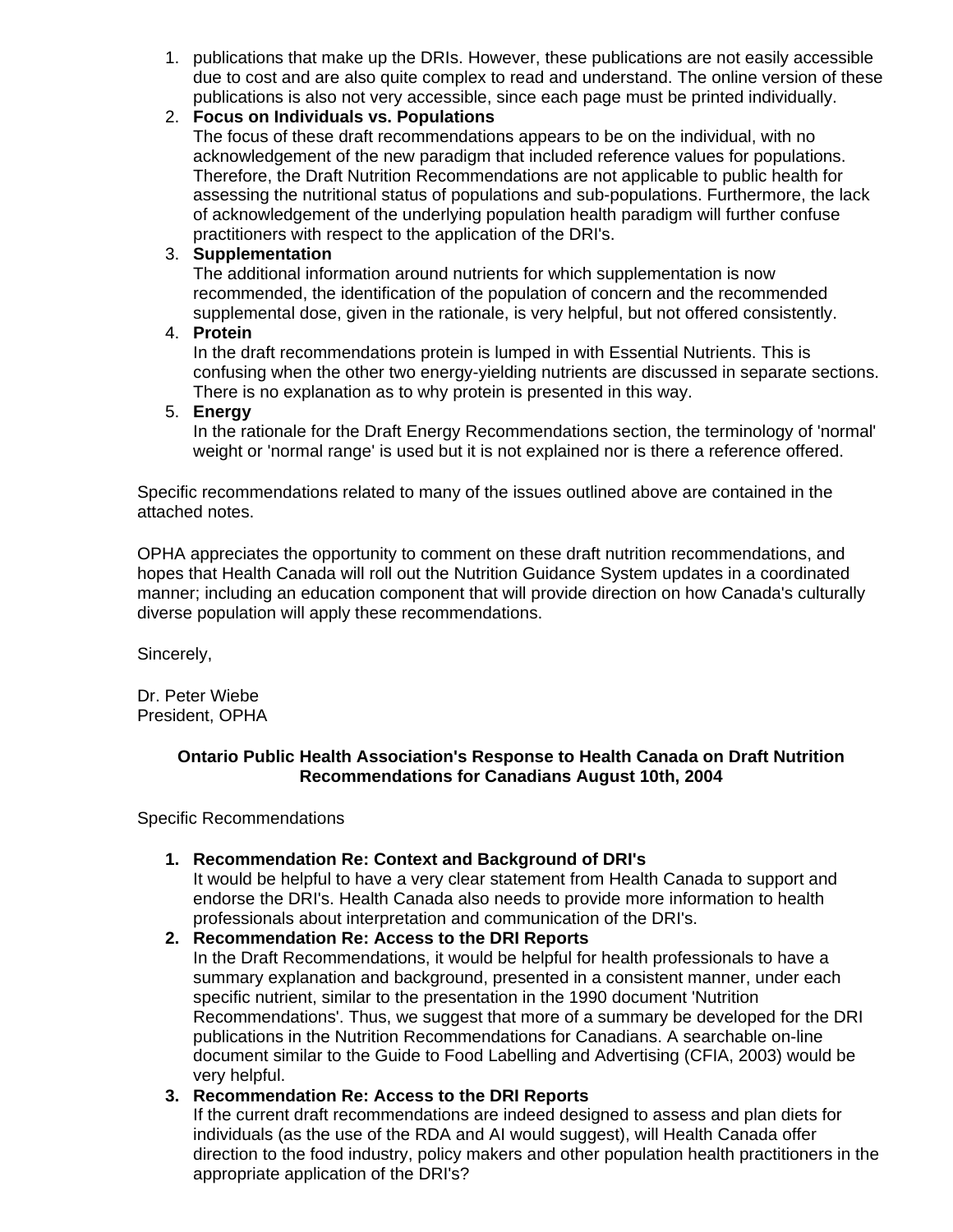## **4. ommendation Re: Focus on Individuals vs Populations**

The focus for these draft recommendations requires clarification.

#### **5. ommendation Re: Supplementation**

Information about supplementation would need to be offered consistently for each nutrient. For example, the amount of additional folic acid needed in pregnancy is specified. However, in the discussion on the need for additional iron in pregnancy, no amount is identified, nor is there any discussion on how to decide the amount of supplementation.

## **6. Recommendation Re: Protein**

We suggest presenting protein in the same manner as carbohydrates and fats, as a separate recommendation. This is a very significant request as we would need this document to support our public health work in responding to the current media/food industry focus on low carbohydrate diets.

In the section discussing protein, the term 'indispensable amino acid' is used, and this terminology would need to be defined for the user. Providing a glossary would resolve this issue. In addition, it would be helpful to have more information on lysine, lysine containing foods and lysine's connection to vegetarians.

## **7. Recommendation Re: Energy**

In the rationale for the Draft Energy Recommendations section, the terminology of 'normal' weight or 'normal range' is used but it is not explained nor is there a reference offered. The terminology of "normal" weight or "normal range" requires a definition.

In fact, in the draft Recommendation for Energy, there are five references listed at the end, but only the first reference is included in the actual text. The other Recommendations do have all their references listed within the text.

It is interesting that the very first recommendation is one about physical activity and not a nutrition message at all. This could lead the consumer to interpret this as meaning that healthy eating does not affect weight control, but physical activity does.

#### Clarification Required

A number of issues in these recommendations are controversial, including the use of the DRI's, the essential nature of DHA and EPA, and why Canada is not using the WHO population health goal of lowering free sugar intake to 10% of total energy. It would be helpful for the user to have these controversies addressed and the implications for the Canadian population specified.

It was also not clear if these messages are meant to focus only on chronic disease prevention or if these are messages to ensure Canadian diets provide sufficient nutrients for good health.

This document needs a consistent writing style and consideration for using clear language. Some of the terms, such as 'individuals only consuming foods of plant origin' are not clear, or familiar, as are terms mentioned above

#### Missing Messages

In the previous version of the Nutrition Recommendations for Canadians, specific recommendations regarding sodium, caffeine, water and alcohol were included. However, the draft version (2004) fails to address these issues, either by way of recommendations, or explanation as to why they are no longer included. OPHA is very aware of the impact of alcohol on the health on Ontarians, and would like to see a message about low risk drinking in these Nutrition Recommendations